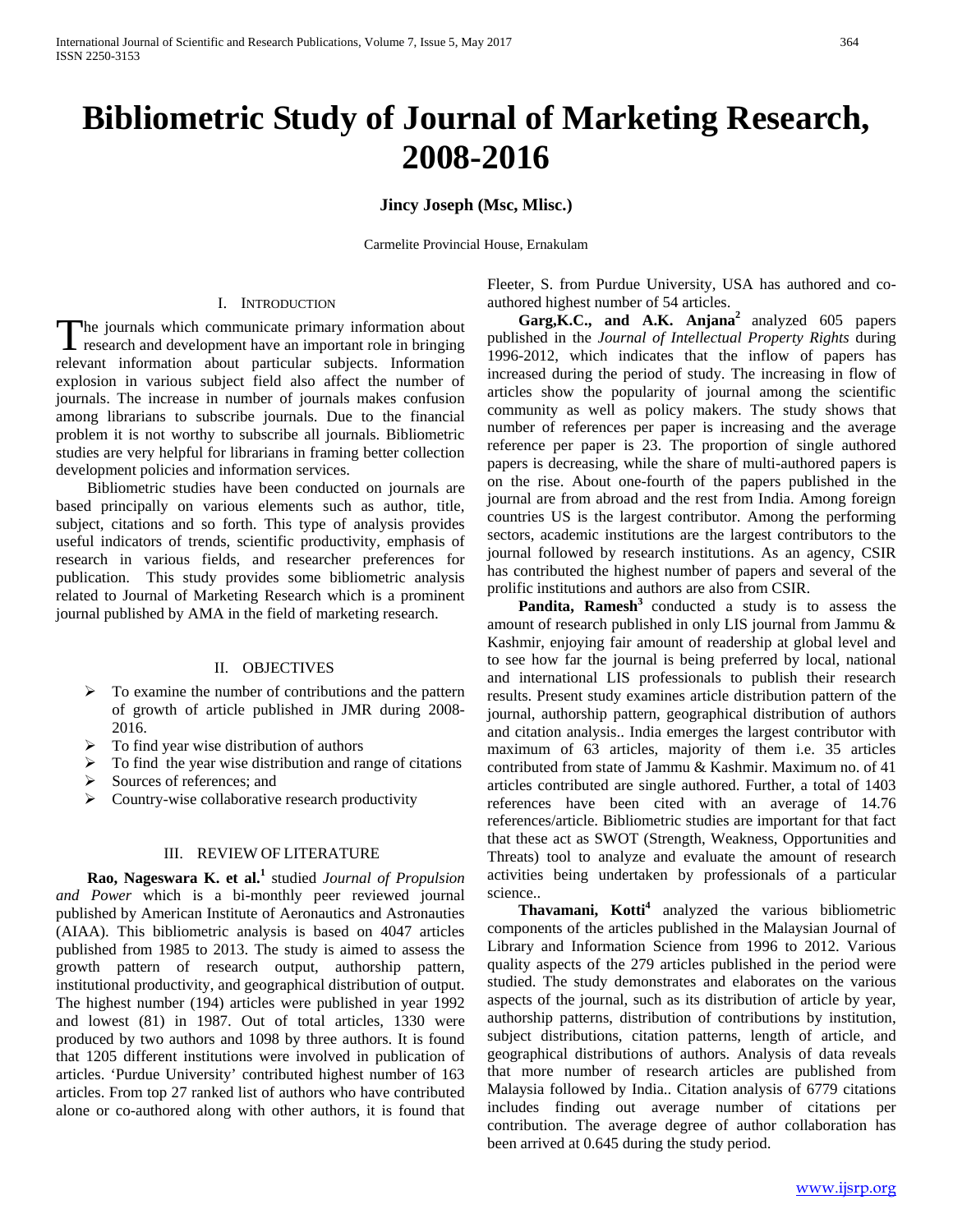## IV. ANALYSIS AND FINDINGS

## **A. YEAR WISE DISTRIBUTION OF ARTICLES PER ISSUE**

Table 1 represents year-wise distribution of articles and average number of articles per issue published in the Journal of Marketing Research during the period given below:

|   | Year  | No.of<br>articles | issues | percenage | average<br>no |
|---|-------|-------------------|--------|-----------|---------------|
| 1 | 2008  | 56                | 6      | 9.08%     | 9.33          |
| 2 | 2009  | 65                | 6      | 10.53%    | 10.83         |
| 3 | 2010  | 92                | 6      | 14.91%    | 15.33         |
| 4 | 2011  | 91                | 7      | 14.75%    | 13.00         |
| 5 | 2012  | 72                | 6      | 11.67%    | 12.00         |
| 6 | 2013  | 51                | 6      | 8.27%     | 8.50          |
| 7 | 2014  | 66                | 6      | 10.70%    | 11.00         |
| 8 | 2015  | 58                | 6      | 9.40%     | 9.67          |
| 9 | 2016  | 66                | 6      | 10.70%    | 11.00         |
|   | Total | 617               | 55     | 100.00%   | 11.22         |

**Table 1:Year Wise Distribution of Articles Per Issue**

 Out of 617 articles, the highest numbers of article were published in the year 2010 contributing 92 (14.91%) and the lowest numbers of articles were published in 2013, contributing 51 (8.27%) to the total number of articles. From the figure we can understand that growth rate of the journal is in a zig-zag manner. There is no steady growth and decline. It can be seen that a steady growth from 2008 to 2010 and from 2011 to 2013 there is a little decrease then slight increase again decrease and last in 2016 there is small increase.



**Figure 1: Line chart shows yearwise distribution of article during the period 2008-2016**

#### **B. YEAR WISE DISTRIBUTION OF NUMBER OF AUTHORS**

Table 2 traces year wise distribution of number of authors during the period 2008-2016.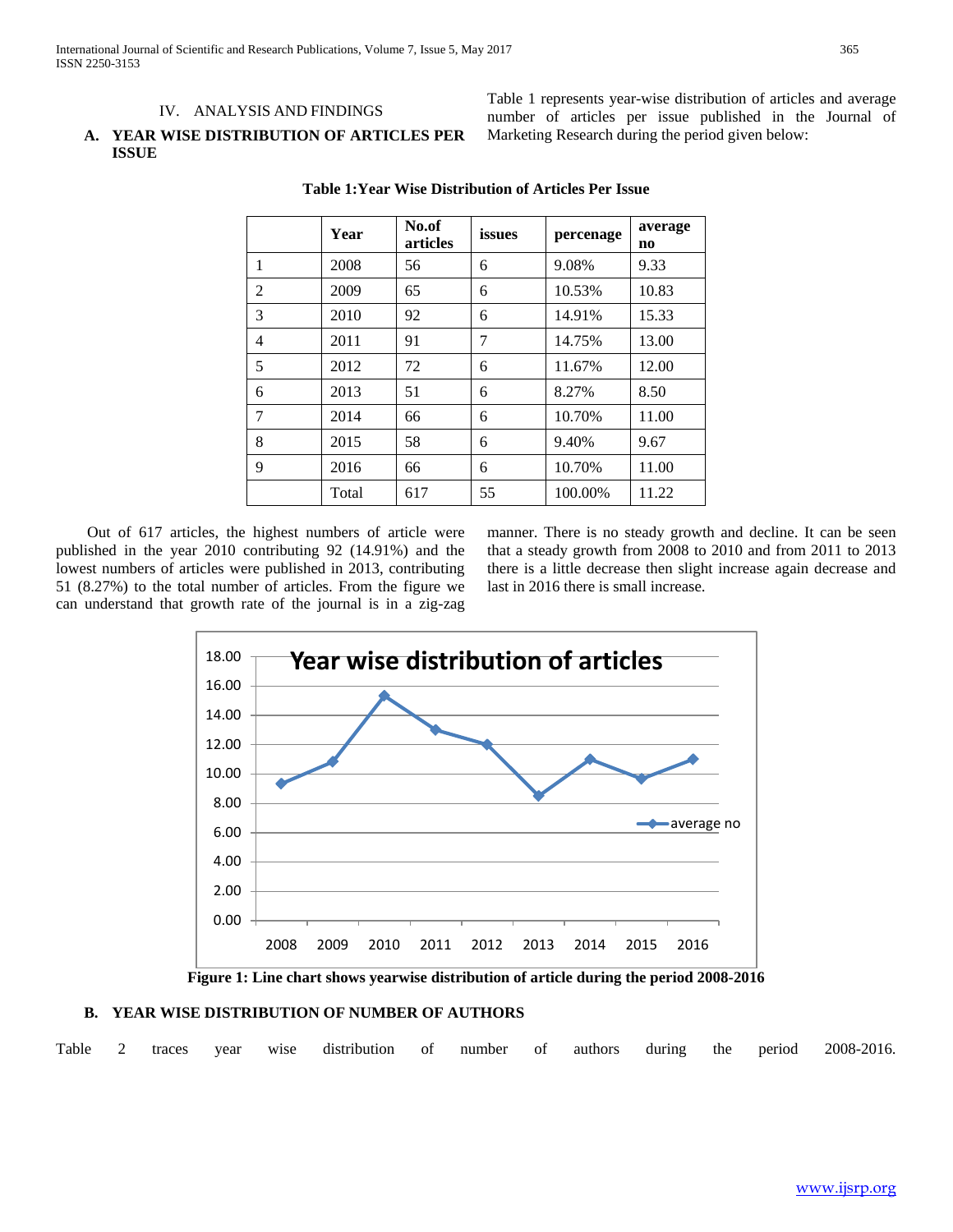| Year  | <b>Total</b><br><b>Number</b><br>of<br><b>Authors</b> | <b>Number</b><br>of<br><b>Articles</b> | <b>Percentage</b><br>of Authors | Average<br>of<br>No.<br><b>Authors</b><br>/Article | Average No.<br>- of<br><b>Articles/Authors</b> |
|-------|-------------------------------------------------------|----------------------------------------|---------------------------------|----------------------------------------------------|------------------------------------------------|
| 2008  | 149                                                   | 56                                     | 8.96%                           | 2.66                                               | 0.38                                           |
| 2009  | 185                                                   | 65                                     | 11.12%                          | 2.85                                               | 0.35                                           |
| 2010  | 250                                                   | 92                                     | 15.03%                          | 2.72                                               | 0.37                                           |
| 2011  | 247                                                   | 91                                     | 14.85%                          | 2.71                                               | 0.37                                           |
| 2012  | <b>200</b>                                            | 72                                     | 12.03%                          | 2.78                                               | 0.36                                           |
| 2013  | 136                                                   | 51                                     | 8.18%                           | 2.67                                               | 0.38                                           |
| 2014  | 139                                                   | 66                                     | 8.36%                           | 2.11                                               | 0.47                                           |
| 2015  | 172                                                   | 58                                     | 10.34%                          | 2.97                                               | 0.34                                           |
| 2016  | 185                                                   | 66                                     | 11.12%                          | 2.80                                               | 0.36                                           |
| Total | 1663                                                  | 617                                    | 100.00%                         | 2.70                                               | 0.37                                           |

**Table 2: Year wise Distribution of number of Authors**

 It is observed that while ignores repetition of authorship, 1663 authors have contributed 617 articles with an average of 0.37 articles per author. The average authorship per article was 2.70. The average number of author per article was very less (2.11) and the average number of article was very high (0.47) in the year 2014.



**Figure 2: Line chart shows year wise distribution of authors during the period 2008-2016**

# **C. Year wise Distribution of Citations**

Table 3 shows year wise distribution of citation of Journal of Marketing Research during the period 2002-2016.

| Year | No.of<br>articles | No.of<br>citations | percentage | Average |
|------|-------------------|--------------------|------------|---------|
| 2008 | 56                | 2714               | 9.68%      | 48.46   |
| 2009 | 65                | 2802               | 7.29%      | 43.11   |
| 2010 | 92                | 3979               | 10.36%     | 43.25   |
| 2011 | 91                | 3788               | 9.86%      | 41.63   |
| 2012 | 72                | 3214               | 8.37%      | 44.64   |
| 2013 | 51                | 2796               | 7.28%      | 54.82   |

**Table 3: Year Wise Distribution of Citation**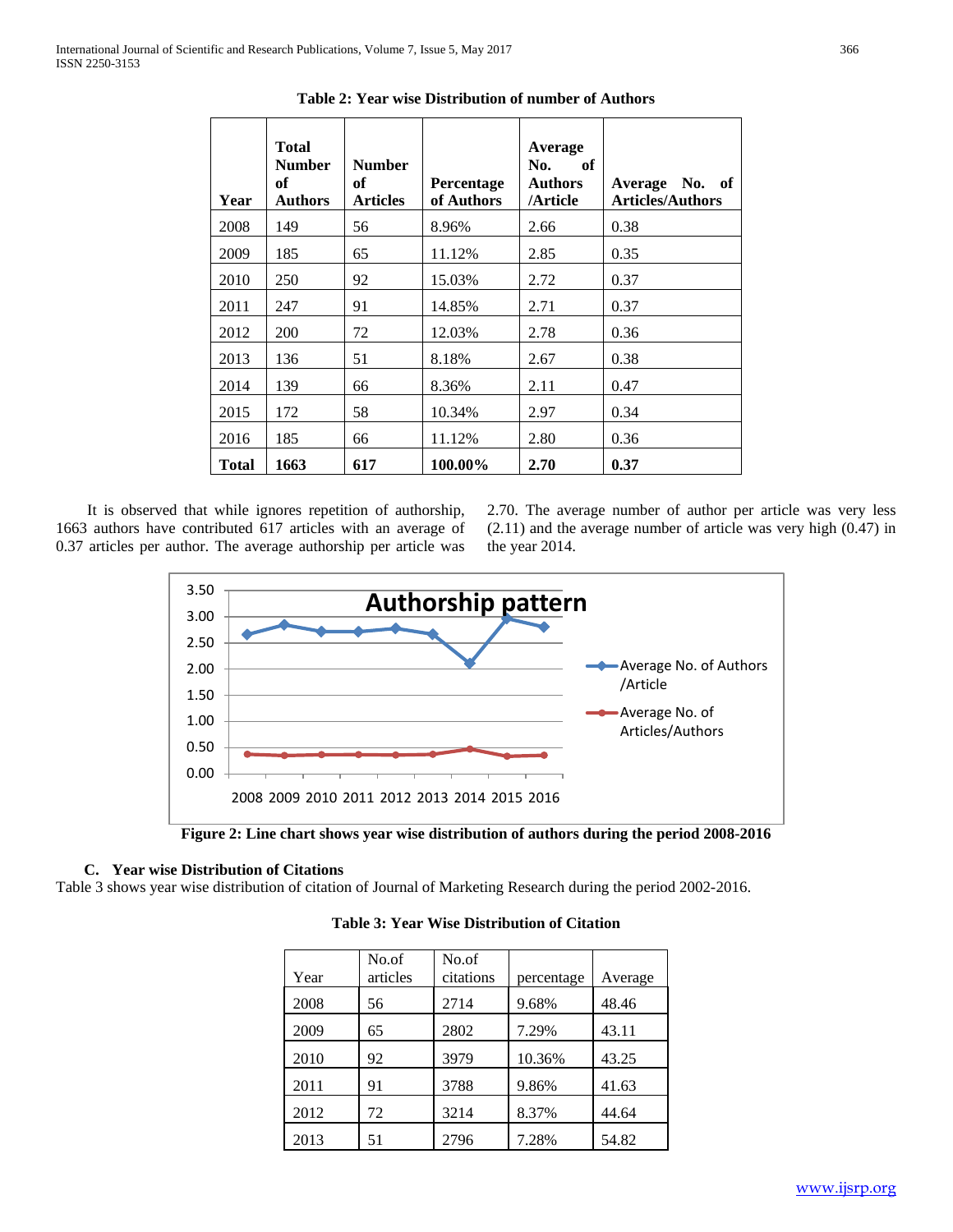| Total | 617 | 28047 | 100.00% | 45.46 |
|-------|-----|-------|---------|-------|
| 2016  | 66  | 3045  | 7.93%   | 46.14 |
| 2015  | 58  | 2889  | 7.52%   | 49.81 |
| 2014  | 66  | 2820  | 7.34%   | 42.73 |

 The listing of references in publications is a convention among scientist for giving credit or recognition to the value of previous work.<sup>1</sup>The total number of citation used in 617 articles is 28047. The highest number of citation, 3979 used in the year 2010(10.36%),followed by 3788 (9.86%) in the year 2011, 3214 (8.37%) in the year 2012, 3045(7.93%) in the year 2016, 2889 (7.52%) in the year 2015, and so on.. From table and chart it is

clear that the citation rate is very high in the year 2013 on which the average number of citations per article is 54.82.The citation rate is very low in the year 2005 on which the average number of citation used per article is 27.31. On an average, *JMR* authors have cited over 45.46 references per article. Hence, it is inferred that *JMR* authors have conducted their research with ample evidences from earlier studies.





# **D. Year wise Distribution sources of Citations**

Table 4 lists the sources of citations used in the journal during the years from 2002 to 2013.

| Year                                                       | 2008 | <b>2009</b> | 2010 | −<br>201 | 2012 | $\sim$<br>201 | 4<br>$\overline{201}$ | m<br>201 | 2016 | <b>Total</b> | <b>Percentage</b> |
|------------------------------------------------------------|------|-------------|------|----------|------|---------------|-----------------------|----------|------|--------------|-------------------|
| <b>Journal</b>                                             | 2170 | 2208        | 3321 | 3081     | 2627 | 2252          | 2173                  | 2340     | 2495 | 22667        | 80.82%            |
| <b>Book</b>                                                | 382  | 405         | 449  | 481      | 384  | 282           | 294                   | 198      | 174  | 3049         | 10.87%            |
| <b>Working Papers</b>                                      | 79   | 106         | 126  | 135      | 113  | 121           | 89                    | 74       | 64   | 907          | 3.23%             |
| Website                                                    | 71   | 71          | 67   | 71       | 76   | 118           | 231                   | 245      | 277  | 1227         | 4.37%             |
| <b>Conference</b><br><b>Proceedings</b><br><b>Seminars</b> | 6    | 6           | 9    | 9        | 8    | 11            | 15                    | 18       | 19   | 101          | $0.36\%$          |
| Dissertations/<br><b>Thesis</b>                            | 6    | 6           | 7    | 11       | 6    | 12            | 18                    | 14       | 16   | 96           | $0.34\%$          |
| <b>Total</b>                                               | 2714 | 2802        | 3979 | 3788     | 3214 | 2796          | 2820                  | 2889     | 3045 | 28047        | 100.00%           |

## **Table 4: Sources of References**

 Table 4 shows majority of the authors preferred to use Journal articles as the source of reference or citation, which accounts for 22667 (80.82%) out of the total 28047 citations. The second highest used source is Books with 3049 (10.87%) citations. It is followed by Websites with 1227(4.37%) and

Working papers 907(3.23%) are cited .Other sources like Seminars/ Conference proceedings 101(0.36%) and Theses and dissertations 96 (0.34%) are also used for citation in a very limited number.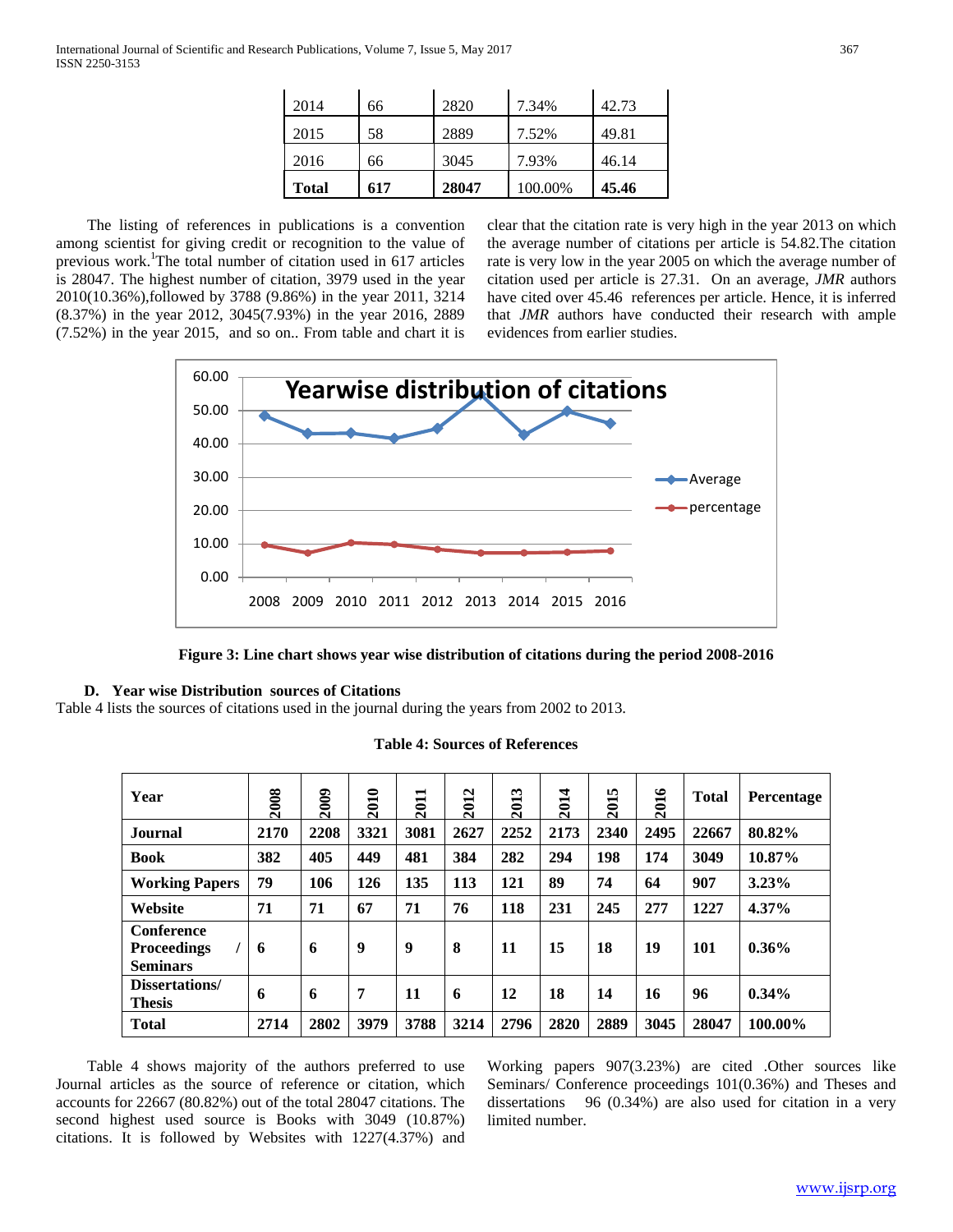

Figure 4: Pie of pie chart showing sources of citations

# **C. COUNTRY-WISE DISTRIBUTION OF AUTHORS**

Table 5 shows that country wise distribution of articles of journal during 2008-2016.

|                         |                    | <b>No.of articles</b>                            |                         |                |            |
|-------------------------|--------------------|--------------------------------------------------|-------------------------|----------------|------------|
|                         |                    |                                                  |                         |                |            |
|                         |                    |                                                  |                         |                |            |
| Sl.no                   | Name of country    | <b>Collaborate</b><br>with<br>other<br>countries | alone                   | <b>Total</b>   | Percentage |
| 1                       | <b>USA</b>         | 298                                              | 887                     | 1185           | 71.26%     |
| $\boldsymbol{2}$        | <b>CHINA</b>       | 98                                               | 35                      | 133            | 8.00%      |
| $\mathbf{3}$            | <b>NETHERLAND</b>  | 78                                               | 28                      | 106            | $6.37\%$   |
| $\overline{\mathbf{4}}$ | <b>CANADA</b>      | 39                                               | 10                      | 49             | 2.95%      |
| 5                       | UK                 | 32                                               | 6                       | 38             | 2.29%      |
| 6                       | <b>SINGAPORE</b>   | 15                                               | 9                       | 24             | 1.44%      |
| 7                       | <b>KOREA</b>       | 16                                               | 6                       | 22             | 1.32%      |
| 8                       | <b>GERMANY</b>     | 13                                               | 6                       | 19             | 1.14%      |
| 9                       | <b>PARIS</b>       | 13                                               | $\overline{\mathbf{4}}$ | 17             | 1.02%      |
| 10                      | <b>ISRAEL</b>      | 9                                                | $\boldsymbol{4}$        | 13             | 0.78%      |
| 11                      | <b>AUSTRALIA</b>   | 8                                                | 5                       | 13             | 0.78%      |
| 12                      | <b>SWITZERLAND</b> | 7                                                | 3                       | 10             | $0.60\%$   |
| 13                      | <b>SPAIN</b>       | 7                                                | 3                       | 10             | 0.60%      |
| 14                      | <b>ITALY</b>       | 3                                                |                         | 3              | 0.18%      |
| 15                      | <b>NORWAY</b>      | 3                                                |                         | 3              | 0.18%      |
| 16                      | <b>TUNICIA</b>     | $\mathbf{2}$                                     |                         | $\mathbf{2}$   | 0.12%      |
| 17                      | <b>TURKEY</b>      | $\overline{2}$                                   |                         | $\overline{2}$ | 0.12%      |
| 18                      | <b>DENMARK</b>     | $\overline{2}$                                   |                         | $\overline{2}$ | 0.12%      |

# **Table 5: Country wise distribution of authors**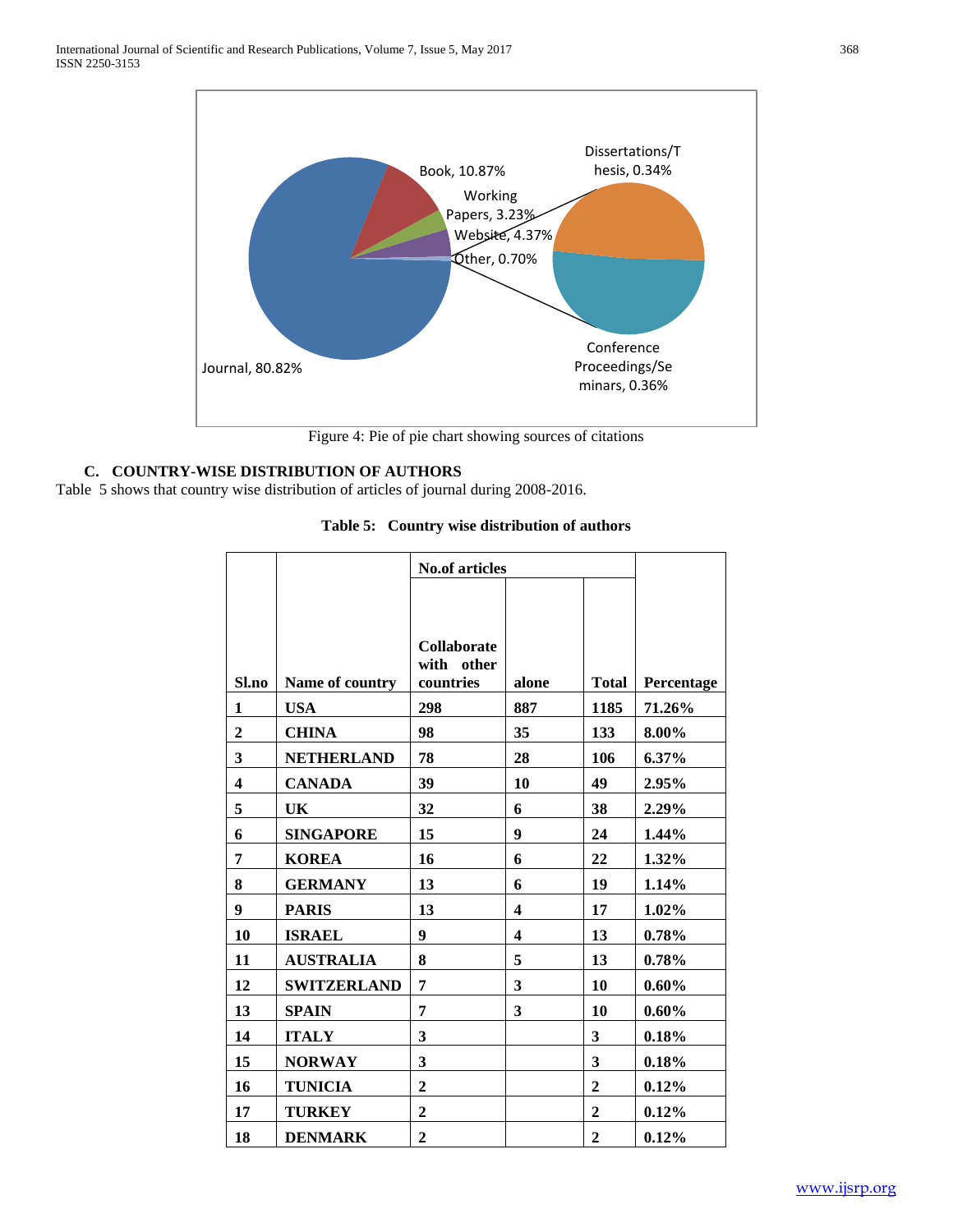| 19 | <b>INDIA</b>     | 2            |             | $\mathbf{2}$ | $0.12\%$ |
|----|------------------|--------------|-------------|--------------|----------|
| 20 | <b>JAPAN</b>     | $\mathbf{2}$ |             | $\mathbf{2}$ | 0.12%    |
| 21 | <b>MEXICO</b>    | 2            |             | $\mathbf{2}$ | 0.12%    |
| 22 | <b>NEWZELAND</b> | $\mathbf{2}$ |             | 2            | 0.12%    |
| 23 | <b>PORTUGAL</b>  | $\mathbf{2}$ |             | 2            | 0.12%    |
| 24 | <b>THAIWAN</b>   | $\mathbf 2$  |             | $\mathbf{2}$ | 0.12%    |
|    |                  | 657          | 1006        |              |          |
|    |                  | $(39.51\%)$  | $(60.49\%)$ | 1663         | 100.00%  |

 Table 5 shows that most of the authors are from USA which is the origin country of the journal JMR. The second place goes to China and  $3<sup>rd</sup>$  place goes to Netherland for producing article. Institution wise collaboration and country wise collaboration are taken by authors to produce article. But 60.49% authors write article collaborates with others who belong to the institution in same country. Collaboration with other country is 39.51%



**Figure 5: Pie chart shows country wise distribution of authors**

## V. FINDINGS

- The number of articles published in the journal during the period from 2008 to 2016 is 617. The growth of production of articles is indeterminate.
- The average number of citation cited in articles is 45.46 which shows healthy production of article in good manner.
- The source of citation mostly used by authors is Journal articles.
- 1663 authors participated in the production of 617 articles. Single authord contributions are very less. Average number of articles per author is 2.70.
- In multi authorship 60.49% authors collaborate with other authors from same country but there is institutional collaboration can be seen and 39.51% authors produced articles collaborate with authors affiliated to institution in different countries.

### VI. CONCLUSION

 The contributions were made by the JMR to the marketing field is very significant. But the growth rate of the journal is indeterminate. Especially in three years from 2011 to 2013, showing a decrease in the production of articles. Though the number of articles published in the journal is indeterminate, country wise collaboration, and high number of citations used in the production of articles are showing authenticity and quality of articles published in the journal. Since USA is the host country of JMR as such maximum contribution to the journal are from institutions situated in USA. A contribution of articles by researchers from different institutions from different countries corroborates the fact that the journal is enjoying fair amount of reputation across the globe. From the study it is revealed that Journal of Marketing Research continues to be a rich source of innovative ideas in marketing research for both practitioners and academics. It is expected that *JMR* will grow its stature further by augmenting its influential characteristics and impact among